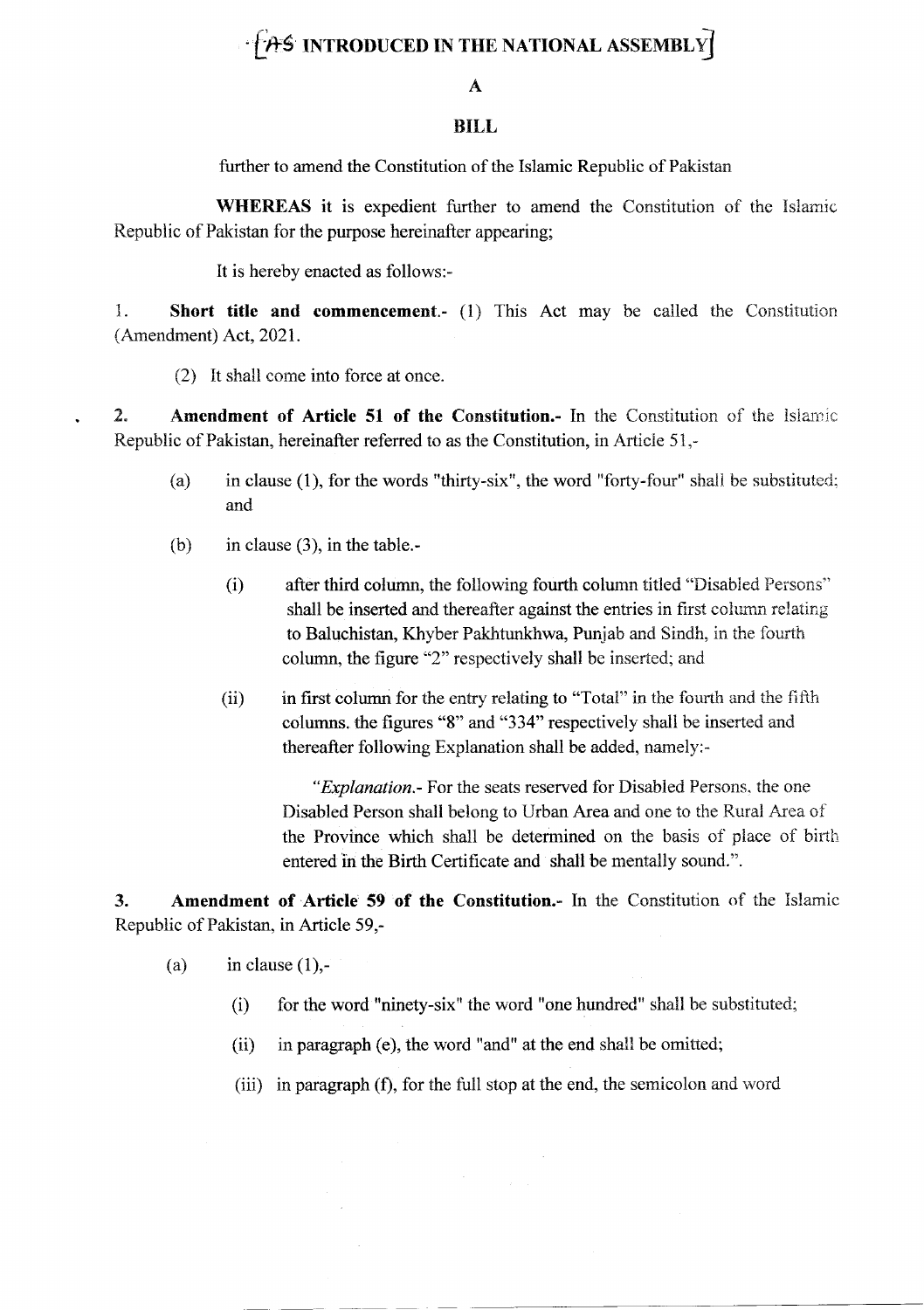"; and" shall be substituted; and

- $(iv)$  after paragraph (f), as amended aforesaid, the following paragraph (g) shall be added, namely :-
	- $\degree$ (g) four disabled persons, who shall be mentally sound and graduated in any discipline of education, shall be elected by the members of each Provincial Assernbly; and

(b) in clause  $(3)$ ,-

- (i) in paragraph (e), the word "and" shall be omitted;
- (ii) in paragraph (f), for the full stop at the end, the semicolon and word"; and " shall be substituted; and
- (iii) after paragraph (f), as amended aforesaid, the following paragraph (f) shall be added, namely :-
	- "(g) of the members referred to in paragraph (g) of the aforesaid clause, two shall retire after the expiration of fast three years and two shall retire after the expiration of next  $\hat{\rho}$  and  $\hat{\sigma}$ three years :

Provided that the Election Commission for the first term of seats for disabled person shall draw a lot as to which two members shall retire after the first three years.'.

## STATEMENT OF OBJECTS AND REASONS

Presently the Majlis-e-Shoora (Parliament) is representing the all segments of our society except representation from disabled persons and due to which the voice of disabled persons is not suitably raised about the problems and other social constraints being faced by them. Therefore, it is necessary and expedient to provide for representation of disabled persons in the Senate and National Assembly.

2. The Bill seeks to achieve the above-said objective

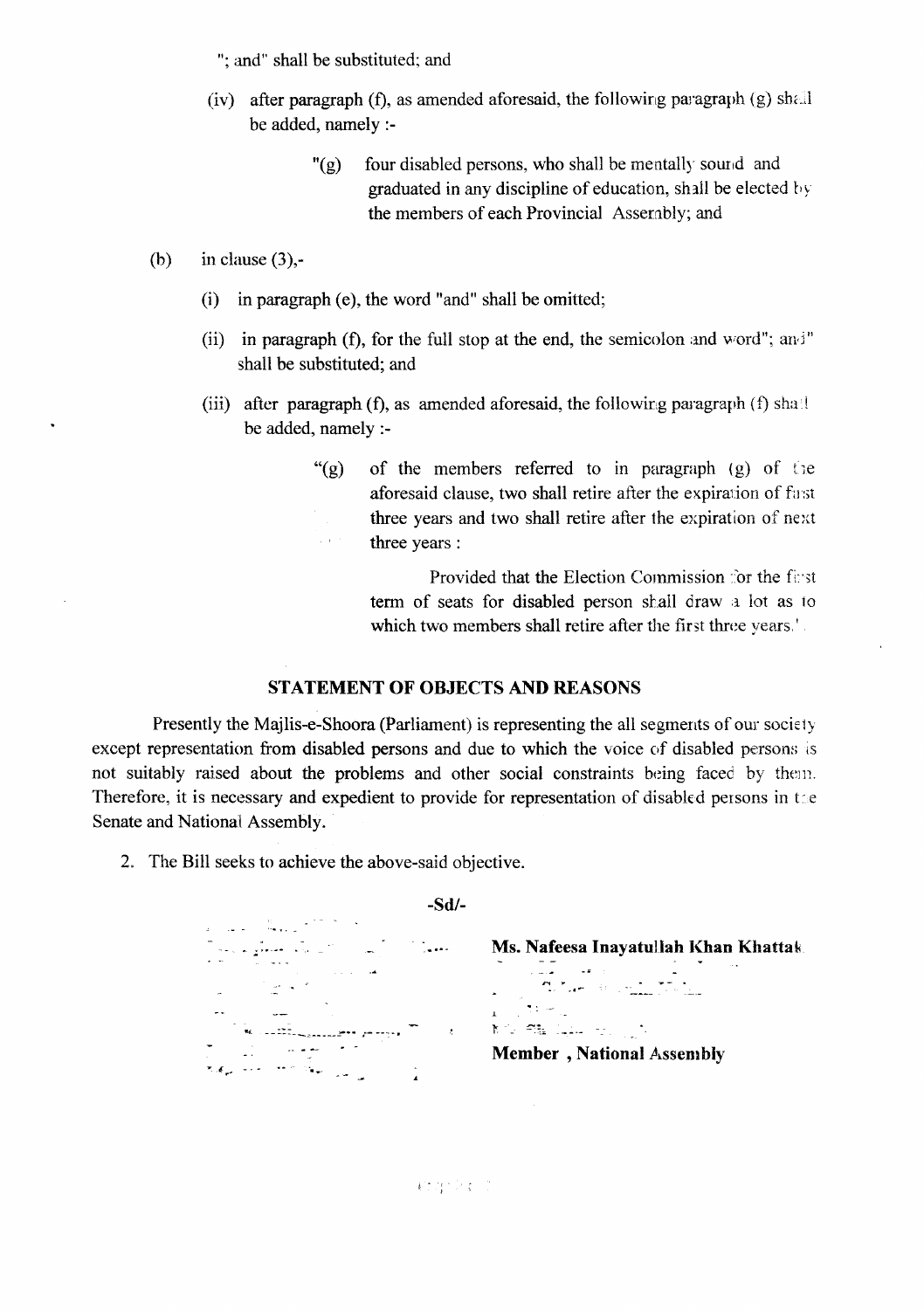$$
\int_{\mathbb{R}} \int_{\mathbb{R}} \mathcal{L}_{\mathcal{L}} \propto \mathcal{L}_{\mathcal{L}} \mathcal{L}_{\mathcal{L}} \mathcal{L}_{\mathcal{L}} \mathcal{L}_{\mathcal{L}} \mathcal{L}_{\mathcal{L}} \mathcal{L}_{\mathcal{L}} \mathcal{L}_{\mathcal{L}} \mathcal{L}_{\mathcal{L}} \mathcal{L}_{\mathcal{L}} \mathcal{L}_{\mathcal{L}} \mathcal{L}_{\mathcal{L}} \mathcal{L}_{\mathcal{L}} \mathcal{L}_{\mathcal{L}} \mathcal{L}_{\mathcal{L}} \mathcal{L}_{\mathcal{L}} \mathcal{L}_{\mathcal{L}} \mathcal{L}_{\mathcal{L}} \mathcal{L}_{\mathcal{L}} \mathcal{L}_{\mathcal{L}} \mathcal{L}_{\mathcal{L}} \mathcal{L}_{\mathcal{L}} \mathcal{L}_{\mathcal{L}} \mathcal{L}_{\mathcal{L}} \mathcal{L}_{\mathcal{L}} \mathcal{L}_{\mathcal{L}} \mathcal{L}_{\mathcal{L}} \mathcal{L}_{\mathcal{L}} \mathcal{L}_{\mathcal{L}} \mathcal{L}_{\mathcal{L}} \mathcal{L}_{\mathcal{L}} \mathcal{L}_{\mathcal{L}} \mathcal{L}_{\mathcal{L}} \mathcal{L}_{\mathcal{L}} \mathcal{L}_{\mathcal{L}} \mathcal{L}_{\mathcal{L}} \mathcal{L}_{\mathcal{L}} \mathcal{L}_{\mathcal{L}} \mathcal{L}_{\mathcal{L}} \mathcal{L}_{\mathcal{L}} \mathcal{L}_{\mathcal{L}} \mathcal{L}_{\mathcal{L}} \mathcal{L}_{\mathcal{L}} \mathcal{L}_{\mathcal{L}} \mathcal{L}_{\mathcal{L}} \mathcal{L}_{\mathcal{L}} \mathcal{L}_{\mathcal{L}} \mathcal{L}_{\mathcal{L}} \mathcal{L}_{\mathcal{L}} \mathcal{L}_{\mathcal{L}} \mathcal{L}_{\mathcal{L}} \mathcal{L}_{\mathcal{L}} \mathcal{L}_{\mathcal{L}} \mathcal{L}_{\mathcal{L}} \mathcal{L}_{\mathcal{L}} \mathcal{L}_{\mathcal{L}} \mathcal{L}_{\mathcal{L}} \mathcal{L}_{\mathcal{L}} \mathcal{L}_{\mathcal{L}} \mathcal{L}_{\mathcal{L}} \mathcal{L}_{\mathcal{L}} \mathcal{L}_{
$$

بذريعه مذا<sup>حس</sup>ب ذيل قانون *وضع* كياجا تا ہے : په

- مختصر عنوا**ن دآ غازنفاذ** : په سه (ا) ایکٹ مذادستور(ترمیمی )ا یکٹ،۲۰۲۱ء کے نام سے موسوم ہوگا۔  $\cup$ (۲) \_\_\_ بدفي الفوز نافذ العمل ہوگا۔\_
- (ب) شق(۳) میں،جدول میں،
- (اول ) ستیسر بےکالم کے بعد،حسب ذیل چوتھا کالم بعنوان' معذورافراد' شامل کر دیاجائے گااوراس کے بعدعلی الترتیب بلوچتان، خیبر پختونخوا، پنجاباورسندھ سے متعلق پہلے کالم میں اندراجات کے بالمقابل چوتھے کالم میں، ہندسہ'' ''شامل کردیاجائے گا؛اور
- ( دوم ) سپېليكالم ميں، چو تھےاور يانچويں كالموں ميں''ميزان'' ہے تتعلق اندراج كوكلى الترتيب ہند سے'' ٨''اور'' ٢٣٣'' سے تبديل كر دیاجائے گااوراس کے بعد حسب ذیل دضاحت کااضافہ کر دیاجائے گا، یعنی:۔

جس کاتعین پیدائش کے پٹیفکیٹ میں مندرج پیدائش کے مقام اور ڈینی طور پرتندرست ہونے کی بنیاد پر کیاجائے گا۔''۔

(ادل) پیرا(ه) میں،آ خرمیںلفظ''ادر'' حذف کردیاجائے گا؛